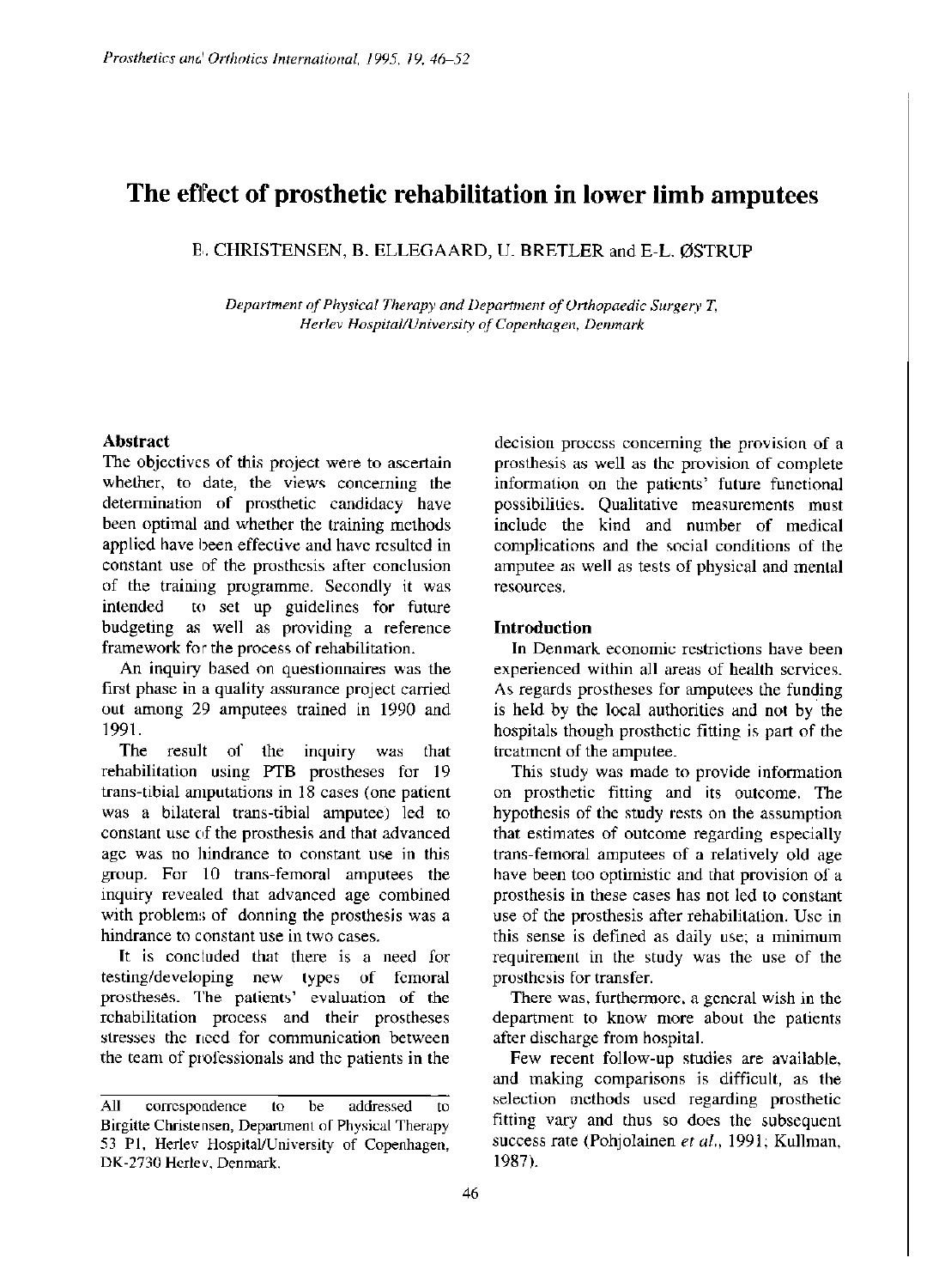Developments within vascular and orthopaedic surgery are also assumed to have influenced the number of amputations as well as the features of the group of patients as regards age and pathological picture.

## **Design**

The study was designed as a quality assurance project. The project was divided into two main phases:

Phase 1: Interviews of patients based on questionnaires (see Appendix). A physiotherapist carried out the interview according to the questionnaire either in the home of the patient or at the hospital as preferred by the patient. The questions were grouped into three main categories. (A) Family and housing conditions. (B) Use of the prosthesis. (C) The opinion of the patient him/herself.

Training was to have been concluded at least three months before the interview was made.

Phase 2. Adjustment of objective and construction of reference programmes.

This paper describes the first phase of the project.

#### **Material**

In the period from January 1, 1990 to December 31, 1991, patients were studied who were lower limb amputees at the trans-tibial and trans-femoral level and who had subsequently been provided with a prosthesis.

Of the 105 amputees in this period, no attempt at prosthetic provision was made in 62 cases comprising patients with a median age of 73.5 (32 to 92) years since rehabilitation was thought to be unfeasible. Some 43 patients (41%) were provided with a prosthesis of which 14 had died at the time of study. The remaining 29 patients (22 male and 7 female) were included in the study carried out over a median period of 10.5 months (3 to 22 months) after conclusion of training.

The patients with prostheses comprise 18 unilateral trans-tibial amputees, 1 bilateral trans-tibial amputee and 10 trans-femoral amputees.

The median age of the unilateral trans-tibial amputees was 64.5 (25 to 90) years and for the trans-femoral amputees the median age was 63 (17 to 94) years.

The disease or reason for amputation was

arteriosclerotic occlusive disease in 22 cases in 15 cases with associated diabetes mellitus  $$ in 4 cases trauma and in 3 cases malignant diseases.

All trans-tibial amputees were provided with a PTB (pattellar-tendon-bearing) prosthesis Eight of the trans-femoral amputees had a total contact socket prosthesis with free knee motion, 1 patient was provided with a suction socket prosthesis with knee lock, and 1 with a suspension socket prosthesis with knee lock.

All amputees were referred to physiotherapeutic training immediately after operation. The objective of training after provision of a prosthesis was to regain their ability to walk as well as their functional abilities.

The method used was bandaging and pain treatment, a training programme comprising contraction prevention, strengthening, standing and balance training and walking training. Furthermore, the programme involved training in various other functions as well as evaluation of the need for supplementary aids/remedial measures normally in connection with a visit to the patient's home and carried out by occupational therapists and physiotherapists in cooperation.

The total training period for trans-tibial amputees (unilateral amputees) was a median period of 187 (86 to 314) days (6 months). For trans-femoral amputees the training period lasted for a median period of 217 (115 to 291) days (7 months).

The median time for the provision of the raw prosthesis for the group as a whole was 68.5 days (72.5 days for trans-tibial amputees and 63 days for trans-femoral amputees).

Home visits were made in 21 instances by occupational therapists and physiotherapists from the hospital.

#### **Results**

#### *Family and housing conditions*

At the time of the study 28 patients resided in their own home (1 in an apartment with special accommodation for physically handicapped). One trans-femoral amputee had followed his wife to a nursing home.

## *Prosthetic use*

To the main question of use/non-use of the prosthesis the study showed that 17 of the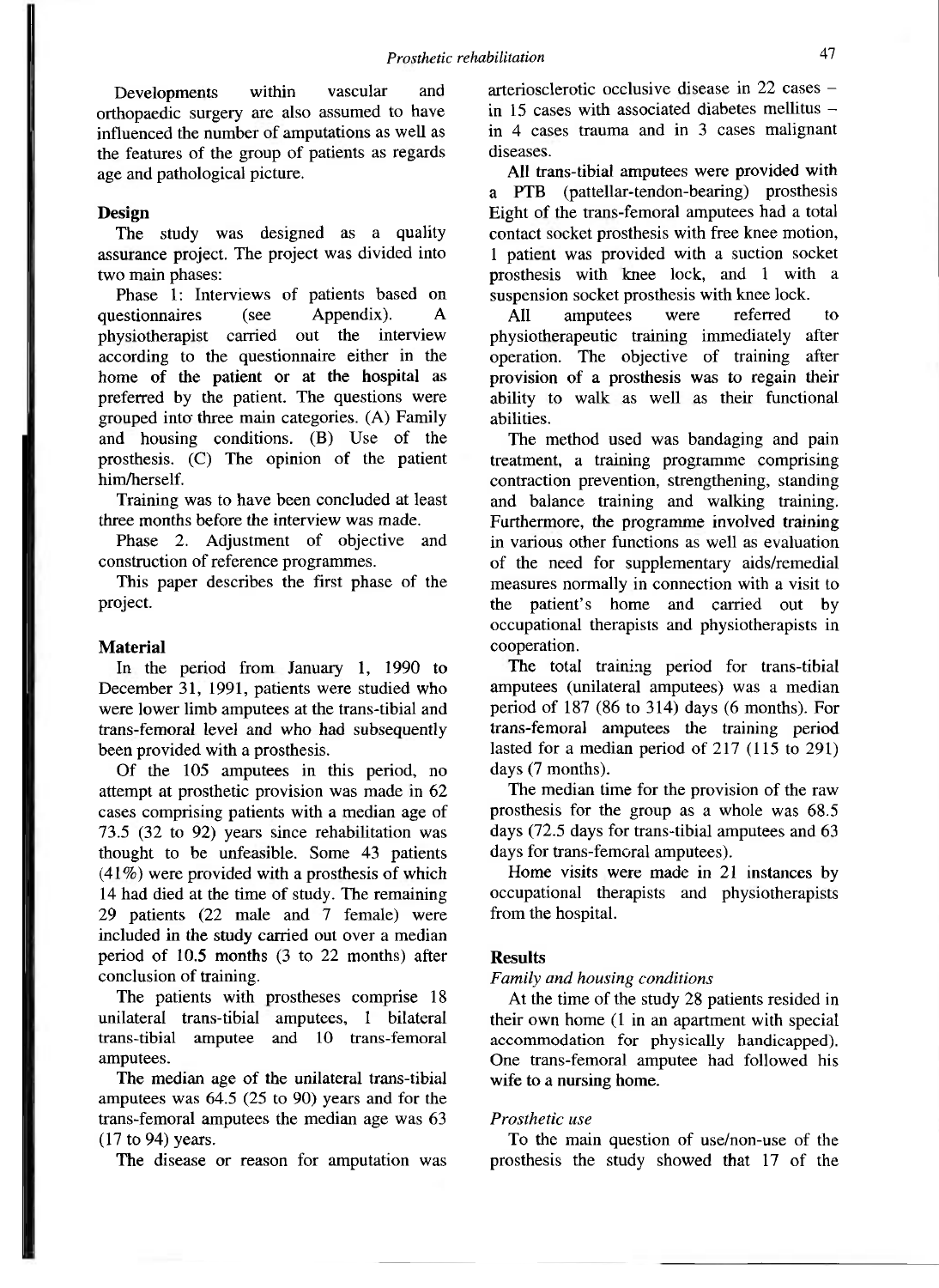| Fair                                                        | Good                             |  |  |
|-------------------------------------------------------------|----------------------------------|--|--|
| $-$ indoor walking                                          | - does not use wheelchair        |  |  |
| - mainly indoor walking,<br>but also slight outdoor walking | - goes for walks                 |  |  |
| - walking on stairs                                         | - leads an active, outgoing life |  |  |
|                                                             |                                  |  |  |

**Table 1. Definition of bad, fair and good result** 

unilateral trans-tibial amputees and 1 bilateral trans-tibial amputee used their prostheses every day. One unilateral trans-tibial amputee (5.3%) had given up using the prosthesis after having had a fall. As regards the trans-femoral amputees 7 patients used their prostheses every day. The reason for not using the prostheses was advanced age (94 and 91 years) (20%) apart from experiencing problems in donning the prostheses. The prostheses in these two cases were suspension socket and suction socket prostheses respectively both with knee lock. One patient did not use his prosthesis (total contact socket prosthesis) temporarily stating that he managed equally well without the prosthesis.

#### *Putting on the prosthesis*

Fifteen unilateral trans-tibial amputees were able to put on their prostheses by themselves. Three amputees (1 bilateral trans-tibial included) had to have assistance from others (visiting nurse/domestic help).

As for the trans-femoral amputees (7 patients used their prostheses), 5 managed to put on their prostheses without any assistance, while 2 required the assistance of others (visiting nurse/domestic help).

#### *Prosthetic skill*

For determination of the outcome in relation to the objective for amputees supplied with a prosthesis various definitions were established: **bad result, fair result** and **good result** as outlined in Table 1.

The result of the evaluation of the functional level of the 18 unilateral trans-tibial amputees and the 10 trans-femoral amputees is stated in Table 2.

The bilateral trans-tibial amputee, who was 82 years old, used his prostheses every day for transfer.

It should be mentioned that all trans-tibial as well as trans-femoral amputees categorized as bad or fair used wheelchairs (indoors or outdoors or both).

#### *Aids for prosthetic walking*

Of the 17 unilateral trans-tibial amputees who used their prostheses, 2 patients used a walker exclusively whereas the rest of the patients used 1 or 2 canes. Seven of the amputees were able to walk from time to time without any aids.

Of the 7 trans-femoral amputees who used their prostheses 2 patients used a walker exclusively and the other patients used 1 or 2 canes possibly supplemented by a walker. Two patients were able to walk from time to time without aids.

# *Patients' evaluation*

The most remarkable result in section C of the questionnaire was that only 12 patients thought that their expectations as to the use of the prosthesis had been met (Table 3).

## *Patients' evaluation of the training*

Seventeen patients thought that the training period was adequate. Nine patients felt that the period was too short (including 6 trans-tibial amputees), whereas 3 patients found that it was too long. As to the quality of the training, 24 patients thought that it was good. Five patients found that it was acceptable (Table 4).

## **Discussion**

The question of quality of life is the decisive factor when determining whether lower-limb amputees are to have a prosthesis or not. The quality of life is not precisely definable but for this group of patients it is often synonymous

Table 2. Functional level - result

|                     |      | Result |     |
|---------------------|------|--------|-----|
| Level of amputation | Good | Fair   | Bad |
| Trans-tibial        |      |        |     |
| Trans-femoral       |      |        |     |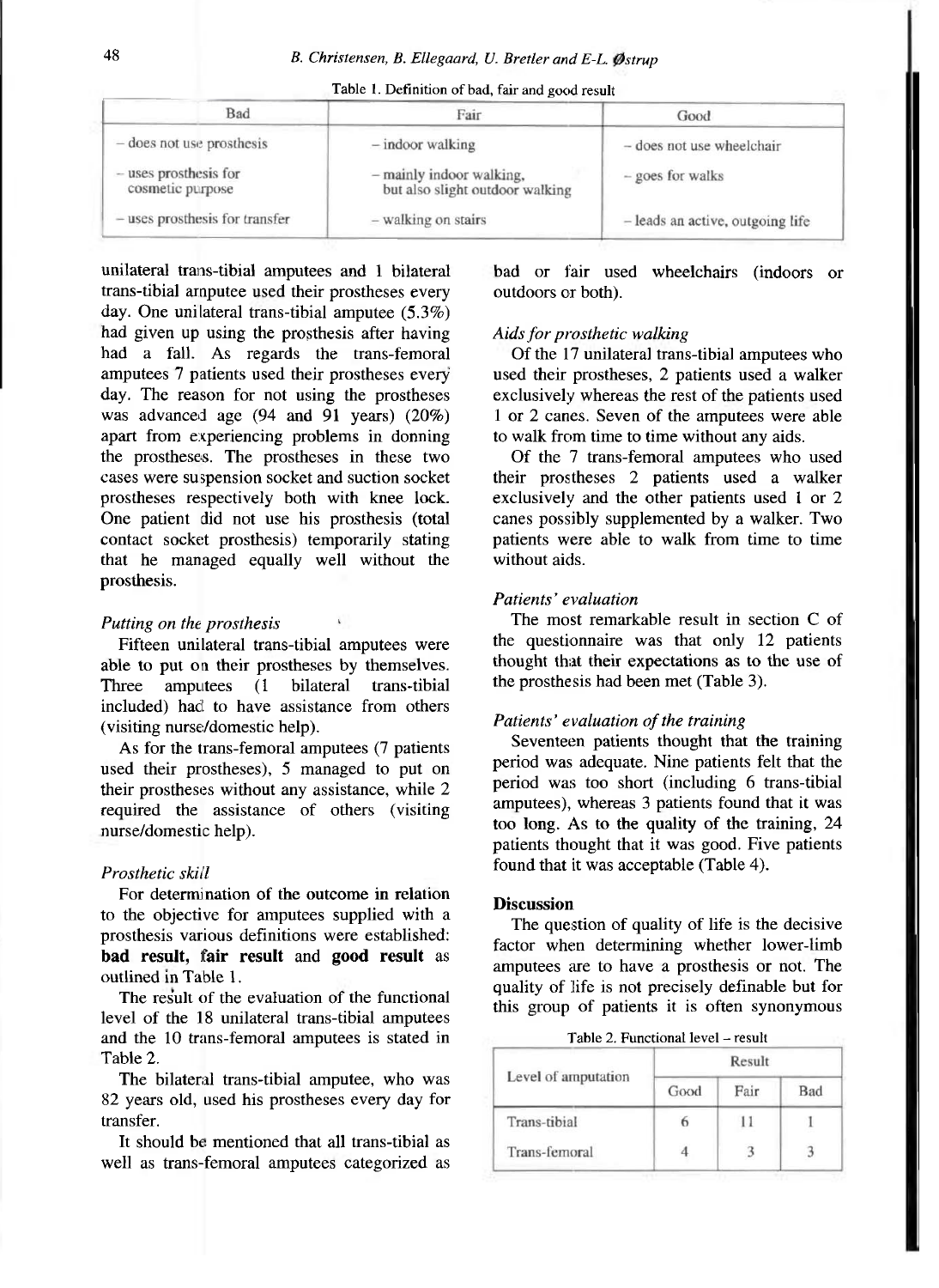**Table 3. Patients' evaluation** 

|                                                                          | Yes | N <sub>o</sub> | No answer |
|--------------------------------------------------------------------------|-----|----------------|-----------|
| Did the patient expressly want to have a<br>prosthesis                   | 29  |                |           |
| Did the patient think that he/she had any<br>influence on the decision   | 23  |                |           |
| Is the patient pleased to have a prosthesis                              | 25  |                |           |
| Is it important to wear the prosthesis in public                         | 17  | 11             |           |
| Is the patient able to use the prosthesis to<br>the extent he/she wishes | 12  | 16             |           |

with the provision of a prosthesis and the ability to walk  $-$  a definition of life quality shared by patients as well as family and professionals.

Among professionals (surgeons, physiotherapists, prosthetists) the general opinion is that the question of whether an amputee should be provided with a prosthesis should be answered as soon as possible.

In this department the evaluations are made within 6 weeks after the amputation. The requirement as to efficiency of treatment as measured by the number of hospitalization days, ambulatory treatment days etc. affects the length of this period.

The condition of the patients is such that they are often operated on the basis of a lethal situation. The provision of a prosthesis and the successive training for a period of 6 to 7 months requires that the patient has extensive physical and mental resources. A successful life after training at the hospital depends, furthermore, on the support of the family and/or public assistance via the local authorities.

This study identifies the use/non-use of a prosthesis as well as the degree to which the prosthesis was used and the level of prosthetic

**Table 4. Patients' evaluation of the training Length of the training period** 

| Too short |  |
|-----------|--|
| Adequate  |  |
| Too long  |  |

Quality of the training

| Poor       |  |
|------------|--|
| Acceptable |  |
| Good       |  |

skill of 29 amputees who did in fact undergo prosthetic rehabilitation. It should, however, be noted that the patients were a fairly nonhomogeneous group regarding age, reason for amputation and conclusion of training in relation to the time of the study. The project group has not sought to evaluate the professional reasons for not providing some patients with a prosthesis. Nor was it possible to evaluate the 14 patients fitted with a prosthesis who died before the time of the study.

The study has shown that rehabilitation of trans-tibial amputees with a prosthesis has in 18 cases out of 19 (unilateral as well as bilateral) led to constant daily use of the prosthesis. The group included 3 patients over 80 (80, 82 and 90 years old) who used their prostheses.

Misjudgement concerning 1 patient out of 19 is thought to be acceptable. The achieved level of prosthetic skill is also deemed to be acceptable since 11 patients had achieved a level considered as fair and 6 patients had reached a level considered to be good.

Of the 10 trans-femoral amputees 7 used their prosthesis daily. The misjudgement concerning 3 patients out of 10 comprised 2 patients of advanced age (91 and 94 years old) and 1 patient (temporary non-use) who stated that he was able to manage equally well without his prosthesis.

The achieved level of prosthetic skill of the 7 users of trans-femoral prostheses must be considered to be good since 3 patients had reached a fair level and 4 patients were at a good level.

Along with other studies (Jensen and Mandrup-Poulsen, 1983; Peter Helm *et al.,*  1986) the present study stresses the fact that the level of amputation and the subsequent prosthetic technology used are of the utmost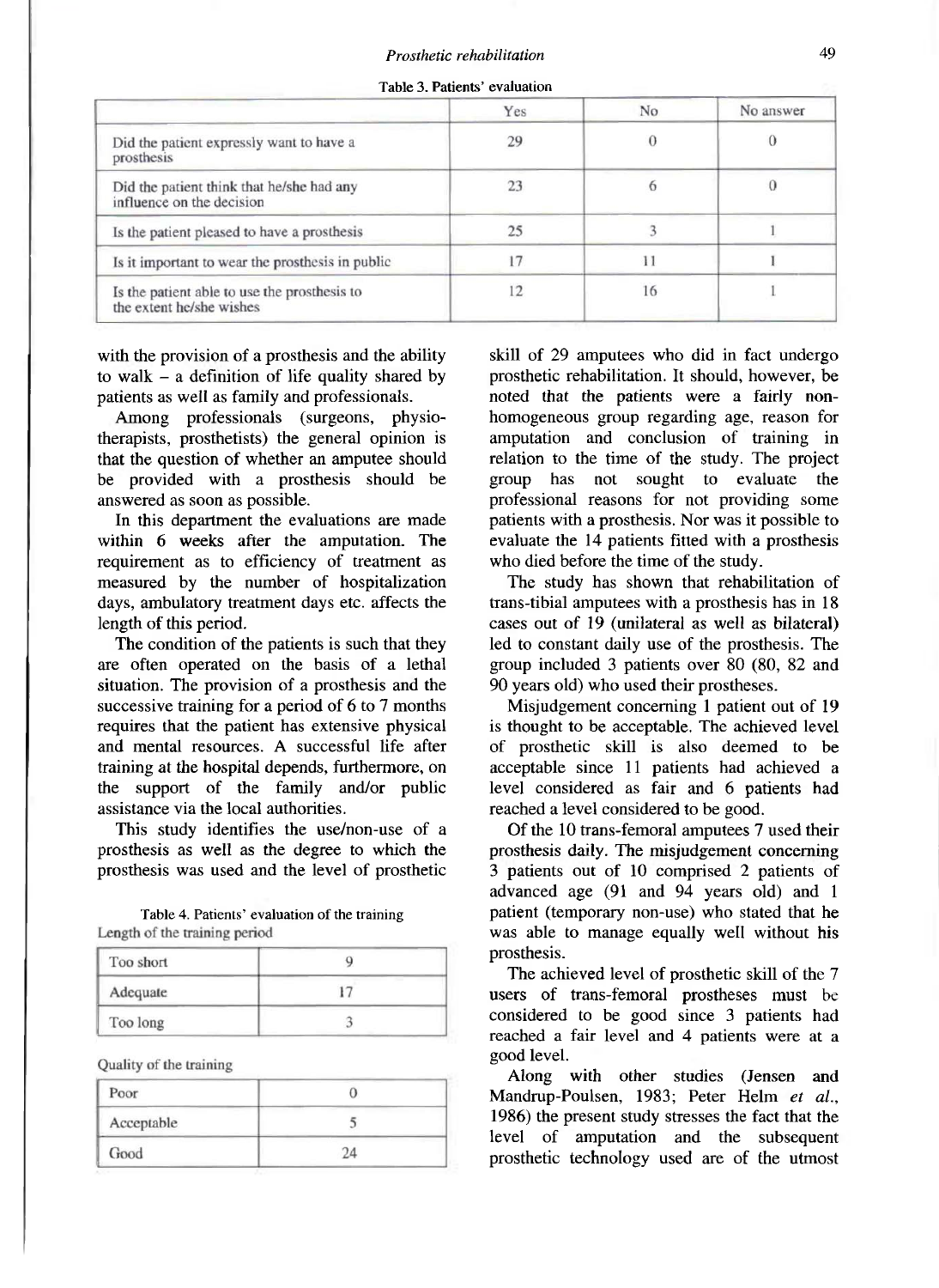importance for the rehabilitation result. The evaluations concerning the provision of a PTB prosthesis for trans-tibial amputees have proved that even in cases where the disease resulting in amputation has been serious and the patient of advanced age the subsequent training has led to constant use of the prosthesis. The technology of the trans-femoral prostheses applied regarding fitting and fastening make heavy demands on the users and especially those of advanced age. Evaluation of suitability for this group of trans-femoral amputees must thus be regarded as having been too optimistic in at least 2 cases (advanced age) since training did not lead to constant use of the prostheses. This tendency is in accordance with previous findings (Peter Helm *et al.,* 1986; Pohjolainen *et al.,* 1991), who found unfavourable association between increasing age and prosthetic use.

Screening methods with regard to prosthetic fitting of lower-limb amputees have been suggested by several authors. Thus, Moore *et al.,* (1989) suggested various tests with special attention to coronary artery disease. Kullmann (1987) describes the use of the Bathel Index and Russek's Classification as tools to anticipate the rehabilitation outcome. Beekham *et al.* (1987) tried to identify predictors (hip contracture, gait factors) from discharge to follow-up, but found no correlation.

In the second phase of the project a screening model has been set up concerning determination of prosthetic candidacy. The screening is multifactorial and the components categorized as follows:

- 1. age and medical complications, functional abilities and social dependence before the amputation;
- 2. qualitative estimate of mental resources such as motivation, cooperation and memory;
- 3. qualitative estimate of physical resources on the basis of functional tests of transfer, balance, ability to hop on one leg, ability to walk with a test prosthesis.

The question of age as a guideline in the evaluation of the prosthetic suitability of transfemoral amputees is subject to careful consideration of the individual person and his/her autonomy.

Both trans-tibial and trans-femoral amputees need to have thorough information on the reason for the amputation, the level of

amputation as well as functional possibilities after the amputation. This information should be given to the patient prior to the operation and should be extended after the operation *pari passu* with a constant evaluation of the physical, mental and social resources of the patient. It is suggested that the dialogue between the patient and the team of professionals  $-$  the surgeon, the prosthetist and the physiotherapist  $-$  should be made on the basis of written information.

Since the patients experience problems with fitting and fastening of the prostheses in all types of trans-femoral prostheses used, it is suggested by the project group to test/develop prostheses which tend to eliminate or reduce such problems.

# **Acknowledgements**

The project group would like to thank chief surgeon Mr. Kjeld Skou Andersen, Department of Orthopedic Surgery T, Herlev Hospital University of Copenhagen for his assistance to the project group as a clinical adviser and for being clinically responsible for the work of the group. The project was carried out in the Department of Physical Therapy and Orthopaedic Surgery at Helev Hospital.

Likewise the group wishes to thank the SAHVA Foundation, The Society and Home for Disabled, and the Danske Fysioterapeuter, The Danish Association of Physiotherapists, for their financial support.

# **Appendix**

Questionnaire

Name: cpr.nr. (Central Person Register Number)

Diagnosis:

Medical complications occurring since the operation:

The following questions to be answered yes/no

A. Family and housing conditions

1A. Housing conditions.

Do you live in: your family home?

specially accommodated apartment for physically handicapped?

apartment for elderly people?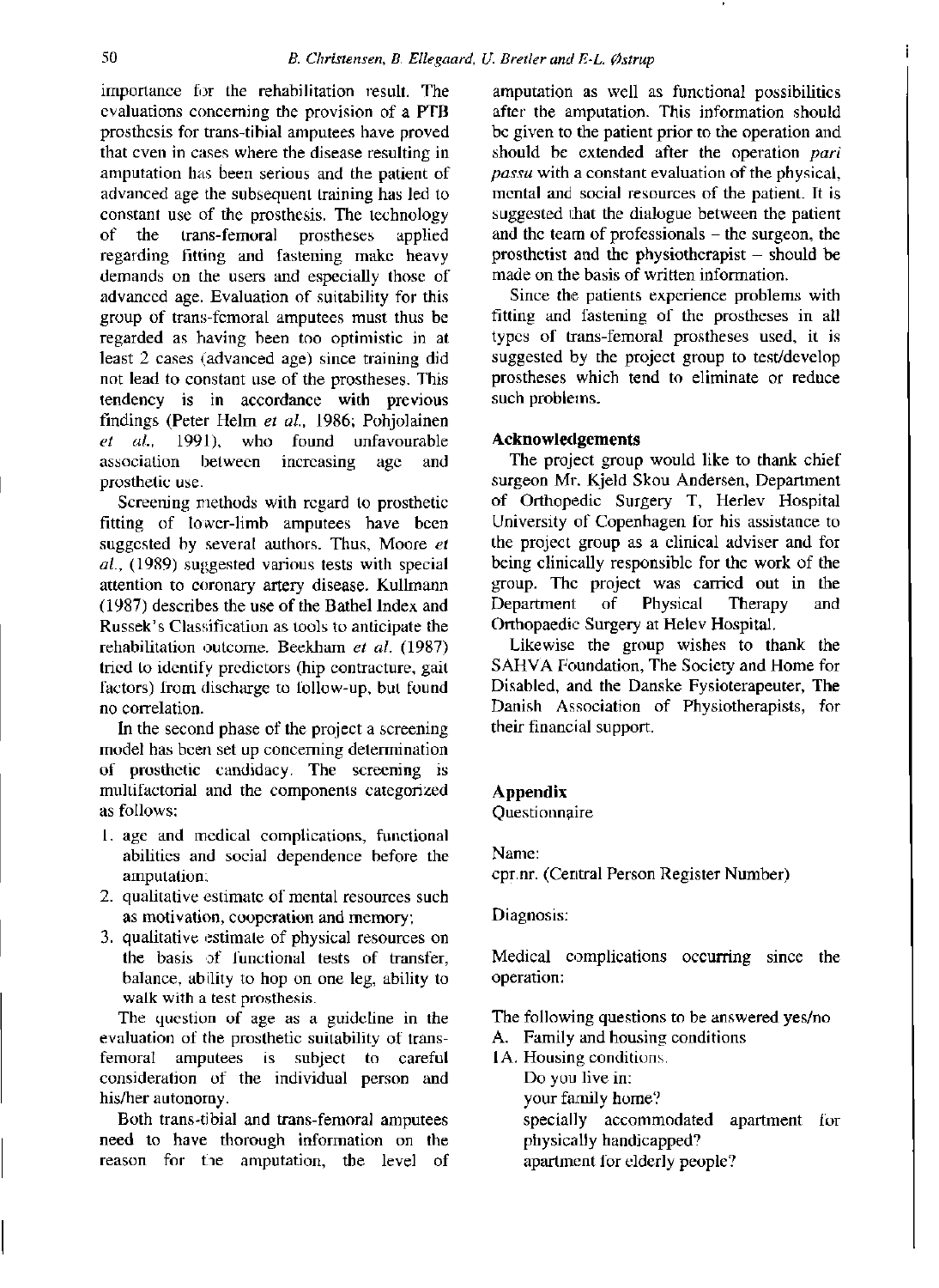nursing home? other?

- 2A. Family conditions. Do you live: alone? together with your wife/nuclear family? Do you have: frequent/good contact with your family? with friends?
- 3A. Employment. are you employed? (kind of education/job) Do you receive: old-age pension? disability pension? other?
- 4A. Remedial measures. domestic help? (personal care/ housekeeping) hours per week visiting nurse? hours per week help from family/friends? hours per week public food service? centre of activities? training?
- B. Use of the prosthesis
- 1B. Do you use your prosthesis? If not for the time being  $-$  date of suspension?
- 2B. if no: why not? phantom limb pain? pain in the stump? pain in the contralateral leg? pain elsewhere? wound in the stump? the prosthesis does not fit? reason? unable to put on the prosthesis? manage equally well without? other?
- 3B. if yes: do you use the prostheses? for cosmetic purposes? now and then? daily? (hours per day)
- 4B. Are you able to put on the prosthesis? completely alone? alone but with some difficulty? need some help? help from... (domestic/family)
- 5B. Walking distance (with/without prosthesis) transfer? indoor walking? indoor walking and some outdoor walking? (garden, to and from car etc.) go for walks? (distance metres ...) stairs? (number...)
- 6B. Walking aid? (with/without prosthesis) none? 1 cane? 2 canes? walker? other?
- 7B. Do you use wheelchair indoor? wheelchair outdoor? electrical wheelchair? car? (driver/passenger) other?
- C. The patient's evaluation of rehabilitation and prosthesis.
- 1C. Was it your wish to be fitted with a prosthesis?
- 2C. Did you feel involved in the decision regarding prosthesis fitting?
- 3C. Are you pleased to have a prosthesis?
- 4C. Is it important for you to wear the prosthesis in public?
- 5C. Are you able to wear your prosthesis to the extent that you expected?
- 6C. Was the training period too short? sufficient? too long?
- 7C. Was the quality of the training bad? satisfactory? good?

#### **REFERENCE S**

- BEEKMAN CE, AXTELL LA (1987). Prosthetic use in elderly patients with dysvascular above-knee and through-knee amputations. *Phys Ther 67,* 1510-1516.
- HELM P, ENGEL T, HOLM A, KRISTIANSEN VB, ROSENDAHL S (1986). Function after lower limb amputation. *Acta Orthop Scand* 57, 154-157.
- JENSEN JS, MANDRUP-POULSEN T (1983). Success rate of prosthetic fitting after major amputations of the lower limb. *Prosthet Orthot Int* 7, 119-121.